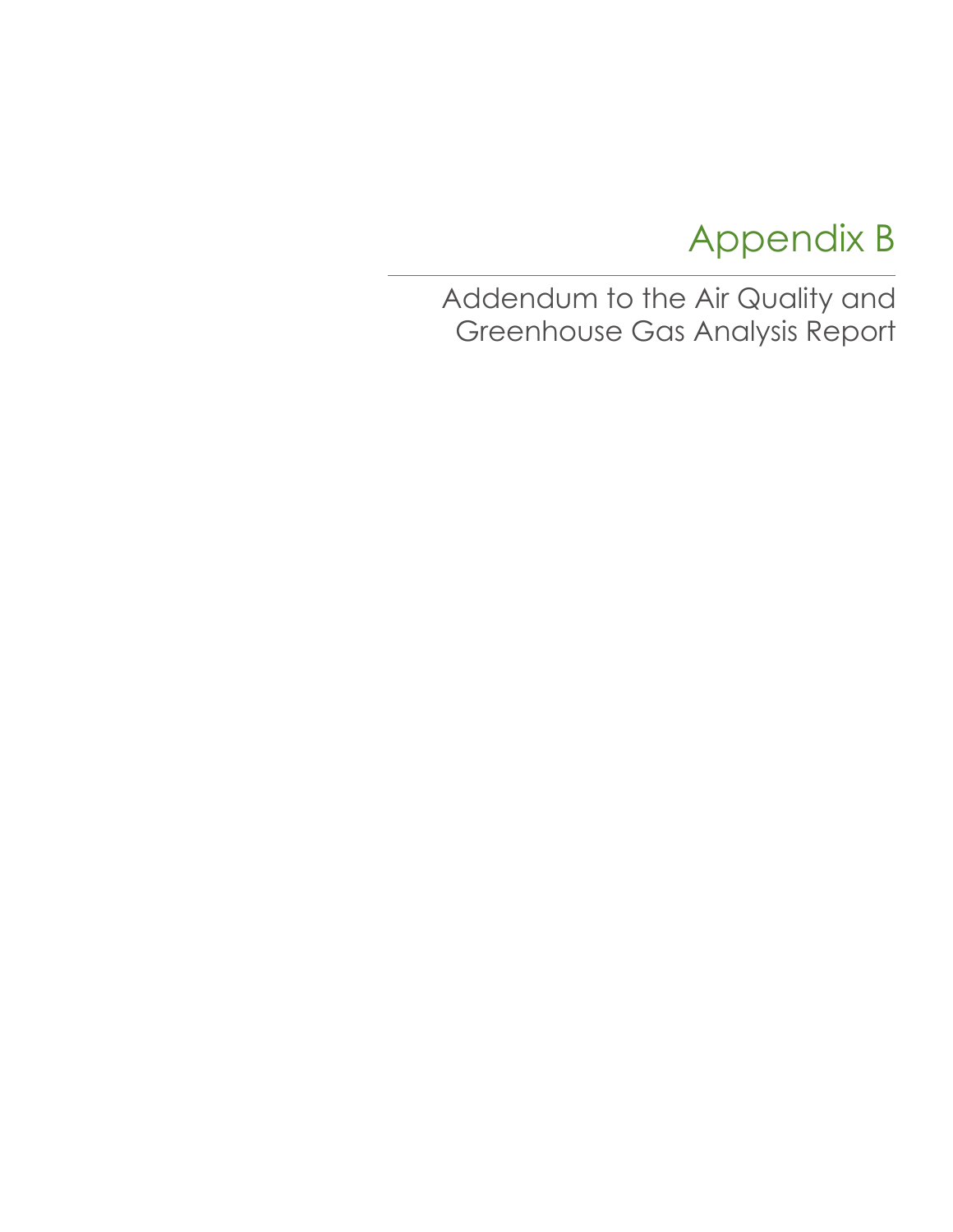# **Mitchell Air Quality Consulting**

July 15, 2021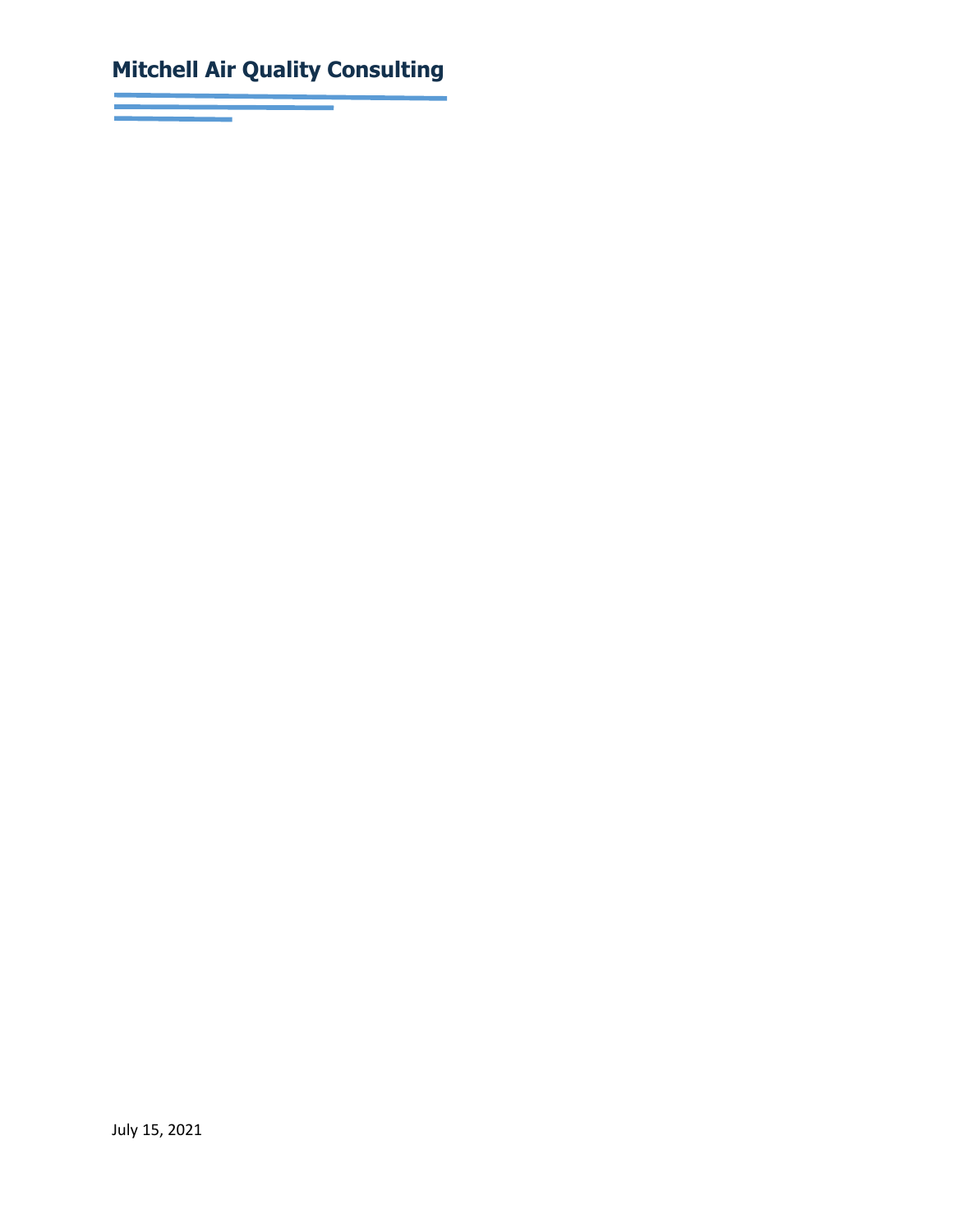Ms. Damaris Abraham City of Lake Elsinore – Community Development Department 130 South Main Street Lake Elsinore, CA 92530

# **Subject: Bamiyan Marketplace Mixed Use Project – Addendum to the Air Quality and Greenhouse Gas Analysis Report**

Dear Mr. Abraham:

Mitchell Air Quality Consulting (MAQC) has completed the following assessment of revisions to the traffic study prepared by Urban Crossroads dated June 22, 2021. The assessment was made for each of the CEQA Guidelines checklist questions related to air quality, greenhouse gases, and energy.

We also responded to comments from Helix Peer Review letter dated January 10, 2020, on our *Air Quality and Greenhouse Gas Analysis Report*. That report relied on data from a traffic study prepared by Darnell & Associates dated June 14, 2019*.* Helix proposed a correction to the energy intensity factors as identified that we have incorporated the correction to the 2019 report as an errata in this document.

If you have any questions, please call me at (559) 246-3732, or via email at dmitchell@mitchellaq.com

Sincerely,

David M. Mitchell

David M. Mitchell, Owner **Mitchell Air Quality Consulting** 1164 E. Decatur Avenue Fresno, CA 93720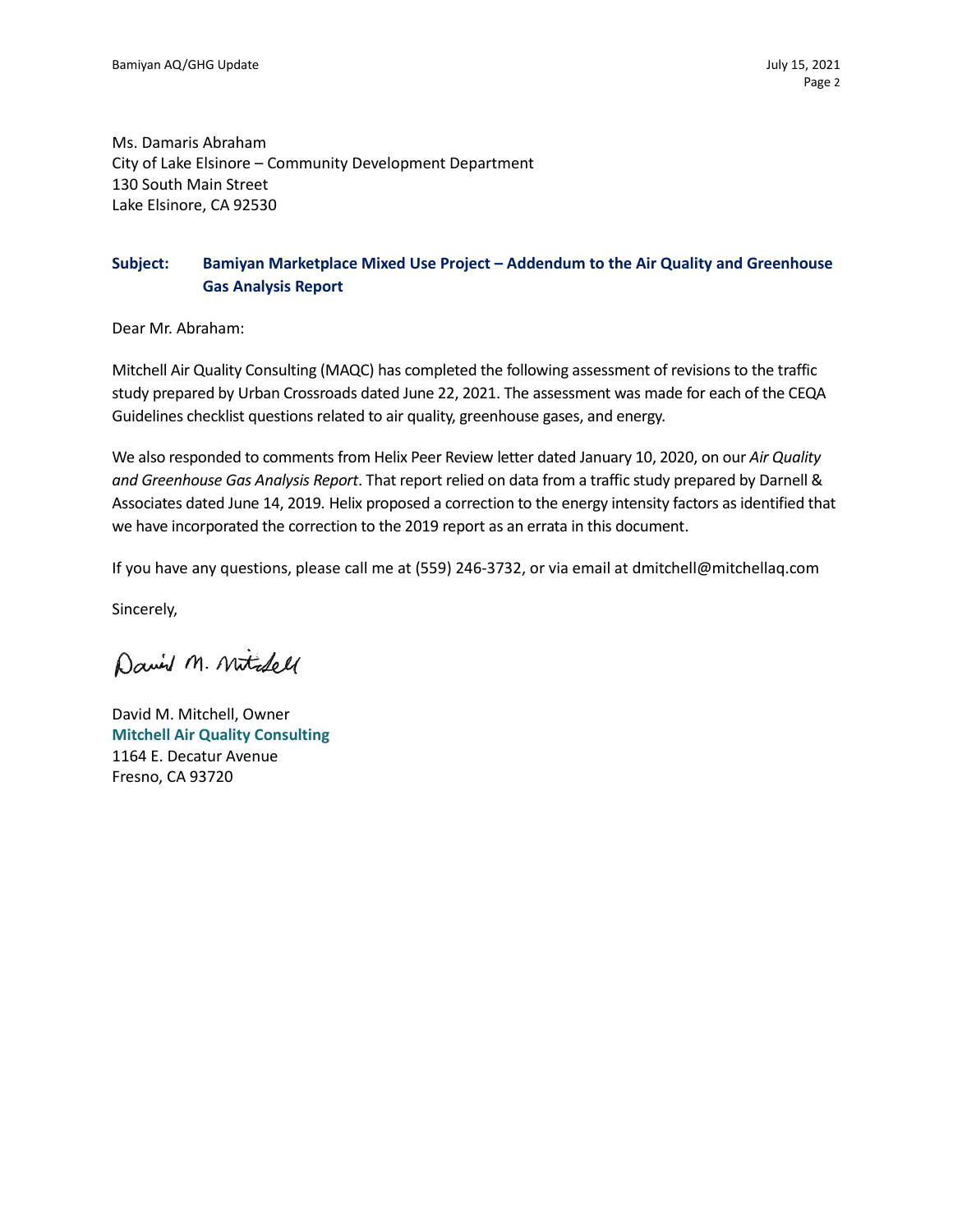# **Response to comment 2nd peer review**

#### Comment:

3. Page 67: Section 4.4.5 – The emission factors have been revised, but it is unclear how the 8.3 percent reduction was calculated. Following the method described in the initial comment woul yield the following results for  $CO<sub>2</sub>$ :

$$
\frac{680.89 \frac{lb}{MWh}}{(1-0.16)} = 751.06 \frac{lb}{MWh} (assuming zero renewale sources)
$$

$$
751.06 \frac{lb}{MWh} x (1 - 0.33) = 503.21 \frac{lb}{MWh} (assuming 33\% renewale sources)
$$

Response: 630.89 pounds per Megawatt hour (lbs/MWh) is the 2007 default intensity emission factor for Southern California Edison (SCE), not 680.89 but the result, 630.89/0.84 = 751.06 is correct. The correct intensity factor accounting for a 33%  $CO<sub>2</sub>$  reduction from the CalEEMod default is 503.21 pounds per Megawatt hour (lbs/MWh). Reducing the intensity factor from the 578.23 lbs/MWh used in the original GHG analysis to the correct 503.21 lbs/MWh would reduce the emissions by approximately 13.0%.

(578.23-503.21)/578.23 = 0.13 or 13.0%

The 8.3% reduction in GHG emissions from RPS stated Page 93 paragraph 5 and Page 94 Table 16 was not correct due to the use of the wrong formula. Achieving the 33% RPS mandate from the 2006 baseline rate of 630.89 lbs/MWh to 503.21 lbs/MWh is a 20.2% reduction from 2006 rates in 2020.

(630.89 – 503.21)/630.89 = 0.202 or 20.2%

The 8.3% in the report understated the benefit of RPS, so the GHG impacts with the correct intensity factors are less with the correction.

# **Errata to the Air Quality and Greenhouse Gas Report**

An error was identified in the utility energy intensity factor used in the analysis. The report used a reduction estimate of 8.3 percent to reflect compliance with the 33 percent Renewable Portfolio Standard (RPS) 2020 mandate. The correct percent reduction estimate is 20.2 percent from the 2006 baseline. The corrected text is provided below :

Page 67 Paragraph 4:

By 2020, SCE, the electric provider for the project will be required to achieve the 33 percent renewable portfolio standard (RPS). SCE had 16 percent renewable energy in its portfolio in 2006 (CEC 2007). Therefore, to achieve a 33-percent reduction as required by California's Renewable Electricity Standard, 17 percent more renewable energy in the utility's portfolio is needed. In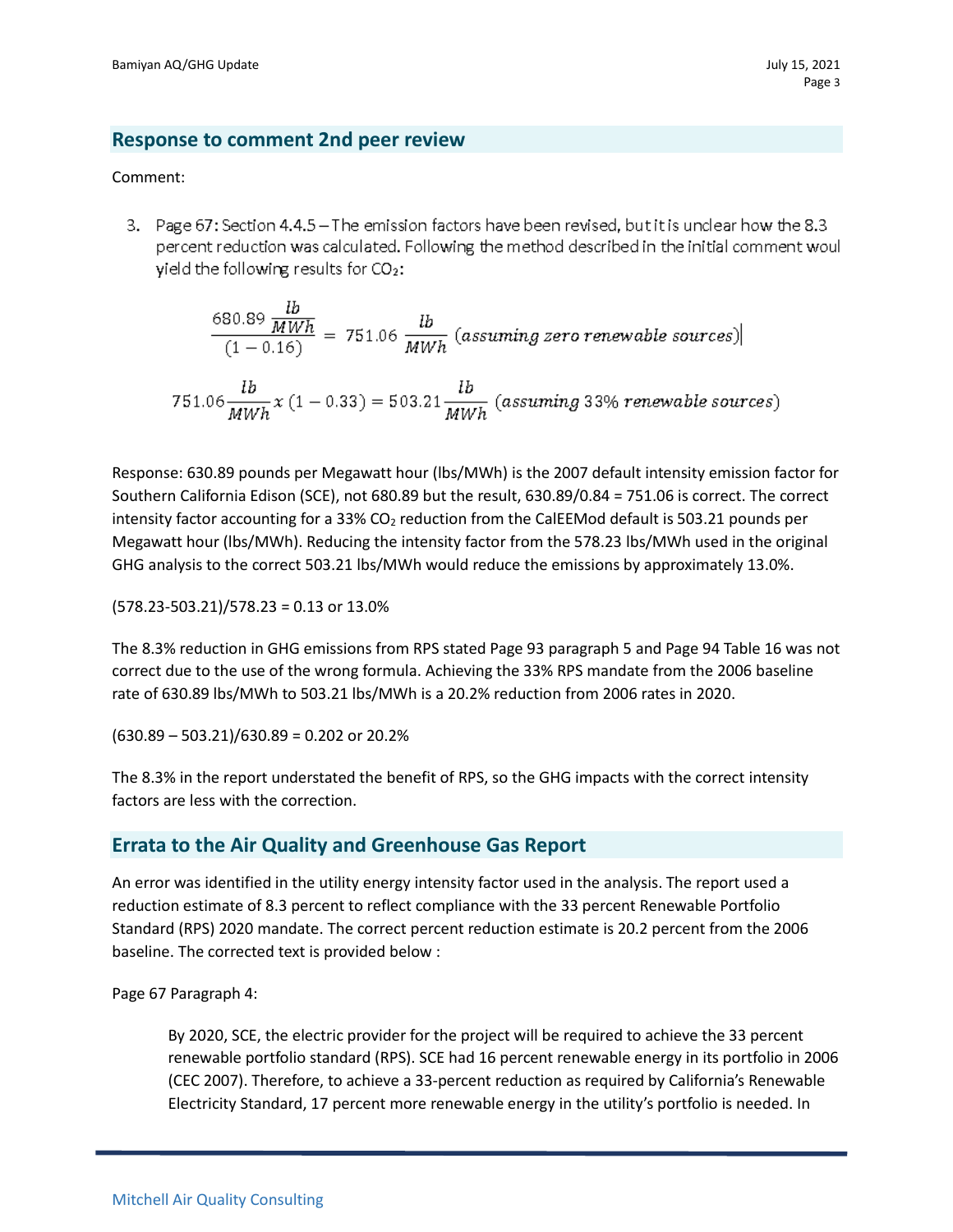2020, the utility will achieve 33 percent renewable energy, which would decrease the emissions associated with electricity by 8.3 percent 20.2 percent from the 2006 baseline.

- Carbon dioxide: 578.23 503.21 pounds/MWh
- Methane: 0.027 pound/MWh
- Nitrous oxide: 0.005 pound/MWh

#### Page 93 paragraph 5:

RPS is not accounted for in CalEEMod 2016.3.2. Reductions from RPS are addressed by revising the electricity emission intensity factor in CalEEMod to account for the utility RPS rate forecast for 2020 (CPUC 2016). The reduction assumes that SCE will achieve the 33 percent RPS mandated by 2020, which would provide an 8.3 20.2 percent reduction from 2006 levels. The utilities will be required by new legislation to increase the use of renewable energy sources to 50 percent, but details on individual utility compliance have not been determined.

Page 94 Table 16:

| Renewable Portfolio<br>Standard (RPS) | Electricity purchased for use<br>at the project site is subject to   intensity factors with SCE<br>the 33 percent RPS mandate | CalEEMod adjusted energy<br>emission factors that show<br>the company will achieve the<br>33 percent mandate. | $8.3^8$ |
|---------------------------------------|-------------------------------------------------------------------------------------------------------------------------------|---------------------------------------------------------------------------------------------------------------|---------|
|                                       |                                                                                                                               |                                                                                                               |         |

Table 16 with Correction:

|                                              | а маста в сериализации                                                                                                        |                                                                                                               |            |
|----------------------------------------------|-------------------------------------------------------------------------------------------------------------------------------|---------------------------------------------------------------------------------------------------------------|------------|
| Renewable Portfolio<br><b>Standard (RPS)</b> | Electricity purchased for use<br>at the project site is subject to   intensity factors with SCE<br>the 33 percent RPS mandate | CalEEMod adjusted energy<br>emission factors that show<br>the company will achieve the<br>33 percent mandate. | $20.2^{8}$ |

The analysis of GHG emissions related to electricity consumption assumed that emissions would be reduced compared to the CalEEMod default value with Southern California Edison (SCE) compliance with the RPS mandate. The electricity emissions estimate is based on the average emission rate in pounds per megawatt hour (lbs/MWh).

The CalEEMod default rate of 630.89 lbs/MWh) does not account for SCE achieving the 33 percent RPS mandate. The rate included in the project report to account for RPS compliance was 578.23 lbs/MWh for CO2. Review by the peer review consultant indicates that the correct rate should be 503.21 lbs/MWh.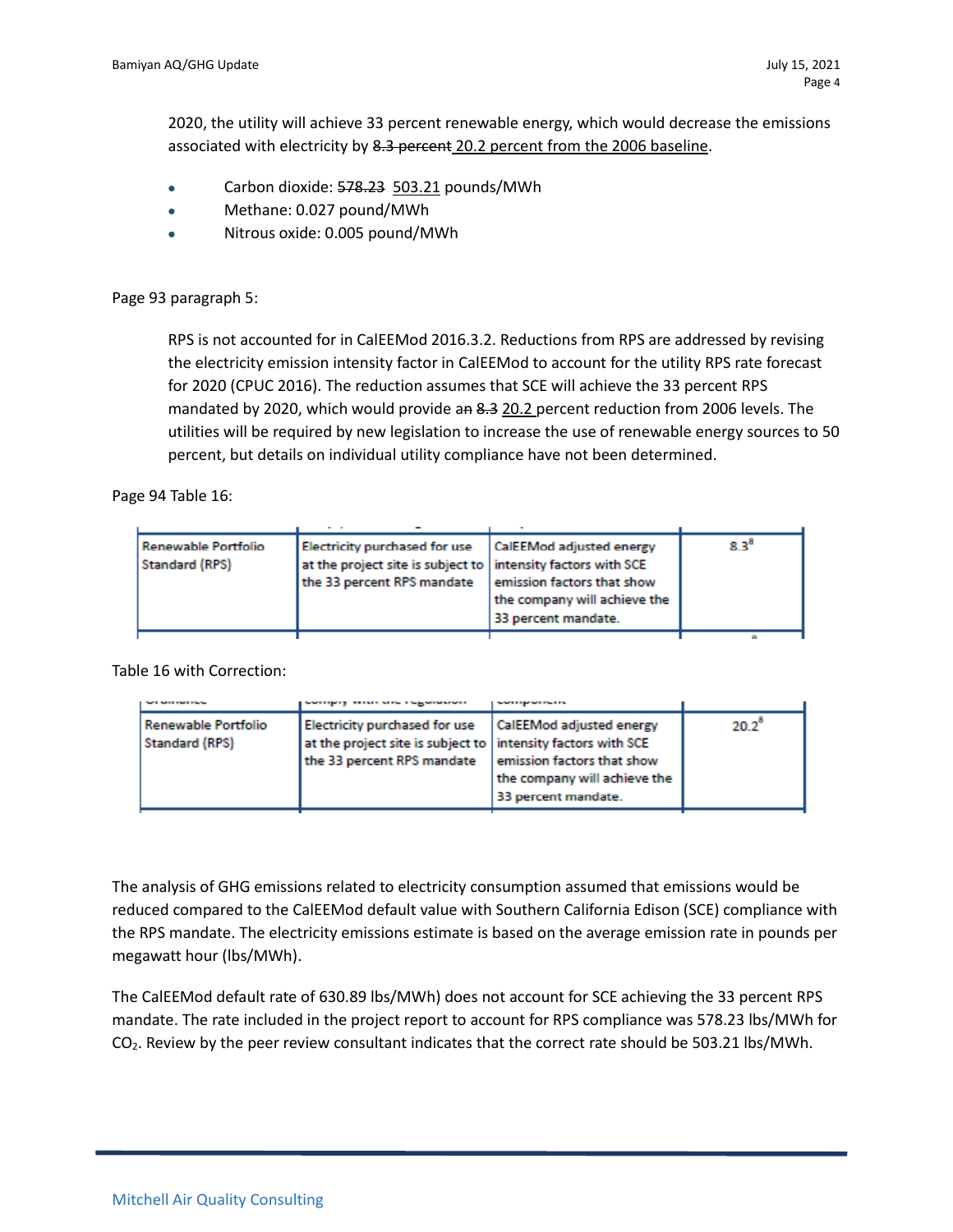The original rate in the report was incorrect due to a mathematical error. The lower rate would reduce project electrical energy emissions by an amount proportionate with the difference in rates. Therefore, emissions would be lower using the corrected rate of 503.21.

As stated earlier, GHG impacts were assessed for significance using a qualitative consistency analysis. Therefore, the lower emissions resulting from the correction would not affect the significance finding.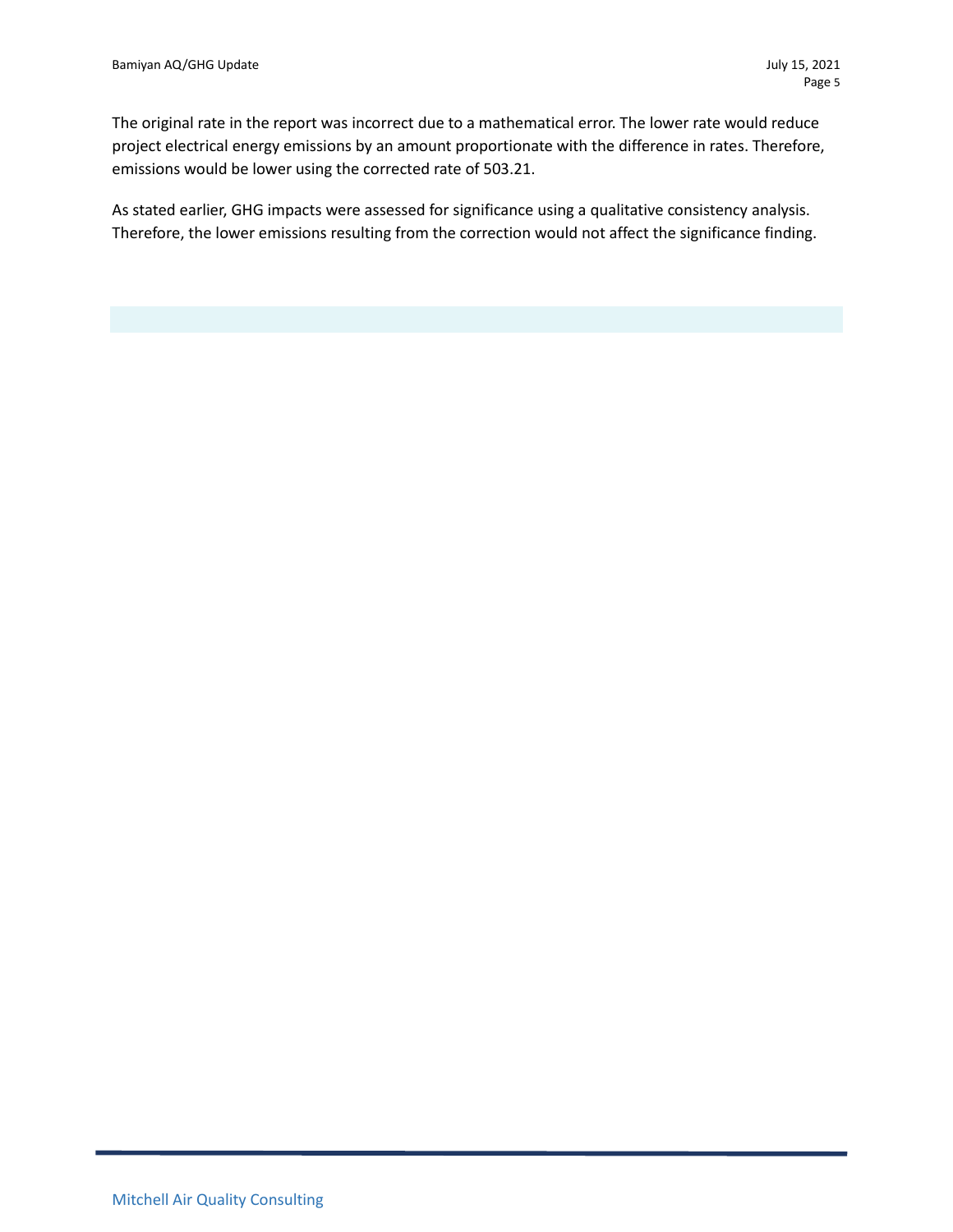# **Air Quality and Greenhouse Gas Report Addendum**

# **Project Revisions**

The traffic study revised Ingress/Egress has been changed to Right In/Right Out. Also, a discrepancy has been resolved between 140 exiting trips in the AM from the trip generation summary vs. the figures and LOS analysis reporting 31 exits for the same AM peak hour.

The 2021 TIA added a VMT analysis in response to comments. The revisions altered the trip distribution but did not result in an increase in project trip generation. Regional air quality and greenhouse gas impacts from motor vehicles are based on trip generation and trip length which were not affected by the changes in the TIS.

Localized air quality impacts can be affected if traffic congestion at impacted intersections is significantly increased. In this case, all intersections are expected to operate at LOS C or better with required improvements, so no significant localized impact would occur. A discussion of the impacts for each air quality and greenhouse gas CEQA Guidelines checklist question is provided below.

# **Impact AIR-1: The project may conflict with or obstruct implementation of the applicable air quality plan.**

#### **Impact Analysis**

Air quality plans are adopted to address regional criteria pollutant impacts. The revisions to the TIS have no effect on project regional emissions included in the air quality analysis; therefore, the revisions would not conflict with or obstruct the applicable air quality plan.

# **Impact AIR-2: The project would not result in a cumulatively considerable net increase of any criteria pollutant for which the project region is nonattainment under an applicable federal or state ambient air quality standard.**

#### **Impact Analysis**

Cumulative criteria pollutant impacts are considered to be significant if the regional emissions exceed South Coast Air Quality Management District (SMAQMD) quantitative pound per day thresholds. The revisions to the TIS would not result in a change in project emissions; therefore, no cumulatively considerable increase in criteria pollutant emissions would occur.

# **Impact AIR-3: The project would not expose sensitive receptors to substantial pollutant concentrations.**

#### **Impact Analysis**

Projects that cause or contribute to an exceedance of an ambient air quality standard or exceed a health risk threshold adopted by the SCAQMD would have a significant impact on sensitive receptors. Changes to the project that increase onsite criteria pollutant emissions or that cause an increase in traffic congestion at impacted intersections, or increase toxic air contaminant (TAC) emission could result in a significant impact.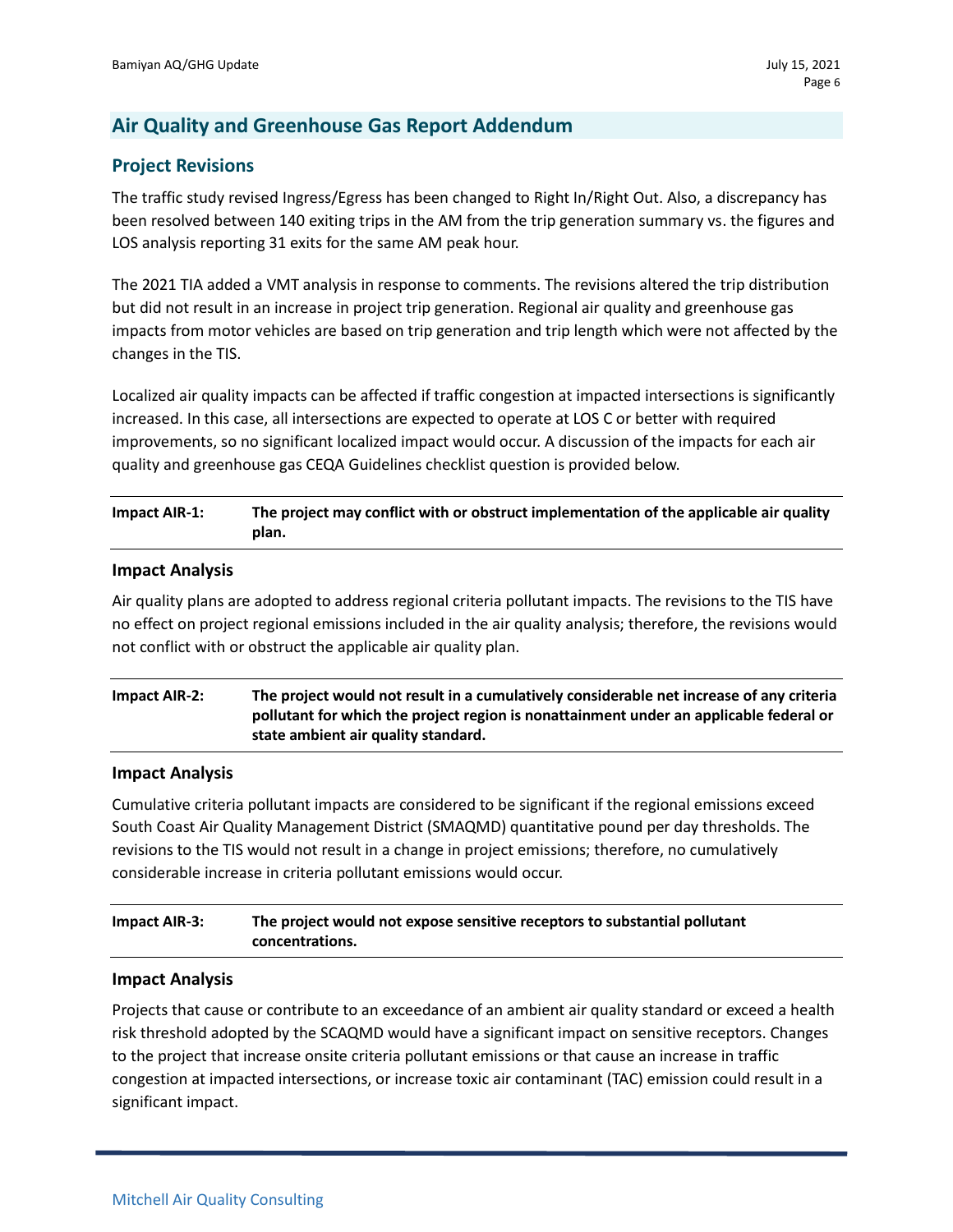The revisions to the TIS do not change project trip generation, increase traffic congestion, or increase TAC emissions. Altering the ingress/egress to right only will improve traffic flow and reduce potential congestion caused by vehicles attempting to turn left across traffic.

The correction to peak hourly volumes had no impact on LOS at impacted intersections. No change in trip generation or vehicle idling would occur, so no increase in onsite TAC emissions would occur. Therefore, the revisions would not cause or contribute to an exceedance of any California or National Ambient Air Quality Standard or increase exposure of sensitive receptors to substantial pollutant concentrations.

# **Impact AIR-4: The project would not create objectionable odors affecting a substantial number of people.**

#### **Impact Analysis**

The revisions to the TIS have no relation to potential odor impacts; therefore, no increase in objectionable odors would occur.

| Impact GHG-1: | The project would generate direct and indirect greenhouse gas emissions; however, |
|---------------|-----------------------------------------------------------------------------------|
|               | these emissions would not result in a significant impact on the environment.      |

#### **Impact Analysis**

Project mobile source greenhouse gas emissions (GHG) are quantified based on trip generation and trip length at average vehicle speeds. The revisions to the TIS would not increase trip generation or trip length or affect the average vehicle speed; therefore, mobile source GHG emissions would not increase. Therefore, no change in the significance determination in the GHG section would occur.

The GHG analysis provided a quantitative analysis of project emissions to disclose this information to decision makers and the public. The City of Lake Elsinore adopted a Climate Action Plan in 2011 that included a community-wide target for 2020, but no quantitative project level GHG threshold has been adopted.

In addition, no new community-wide target has been adopted for 2030. In that situation, a qualitative consistency analysis with the CAP and other regional or local plans for the reduction or mitigation of greenhouse gases is appropriate. It is important to note that the CAP targets are based on consistency with State of California emission reduction goals in AB 32 and implemented with the 2008 ARB Scoping Plan. California reduced emissions to below the 2020 target in 2016, 2017, and 2018 and was expected to continue this trend through 2020 thereby achieving the AB 32 target. This means that emission reductions provided by sources within the City of Lake Elsinore combined with emission reductions from all other sources statewide were sufficient to result in cumulative emissions that were below the statewide target.

Pending adoption of an updated CAP with 2030 community targets or a project level quantitative GHG threshold, qualitative consistency with the CAP and the ARB Scoping Plans remains a feasible option for determining significance.